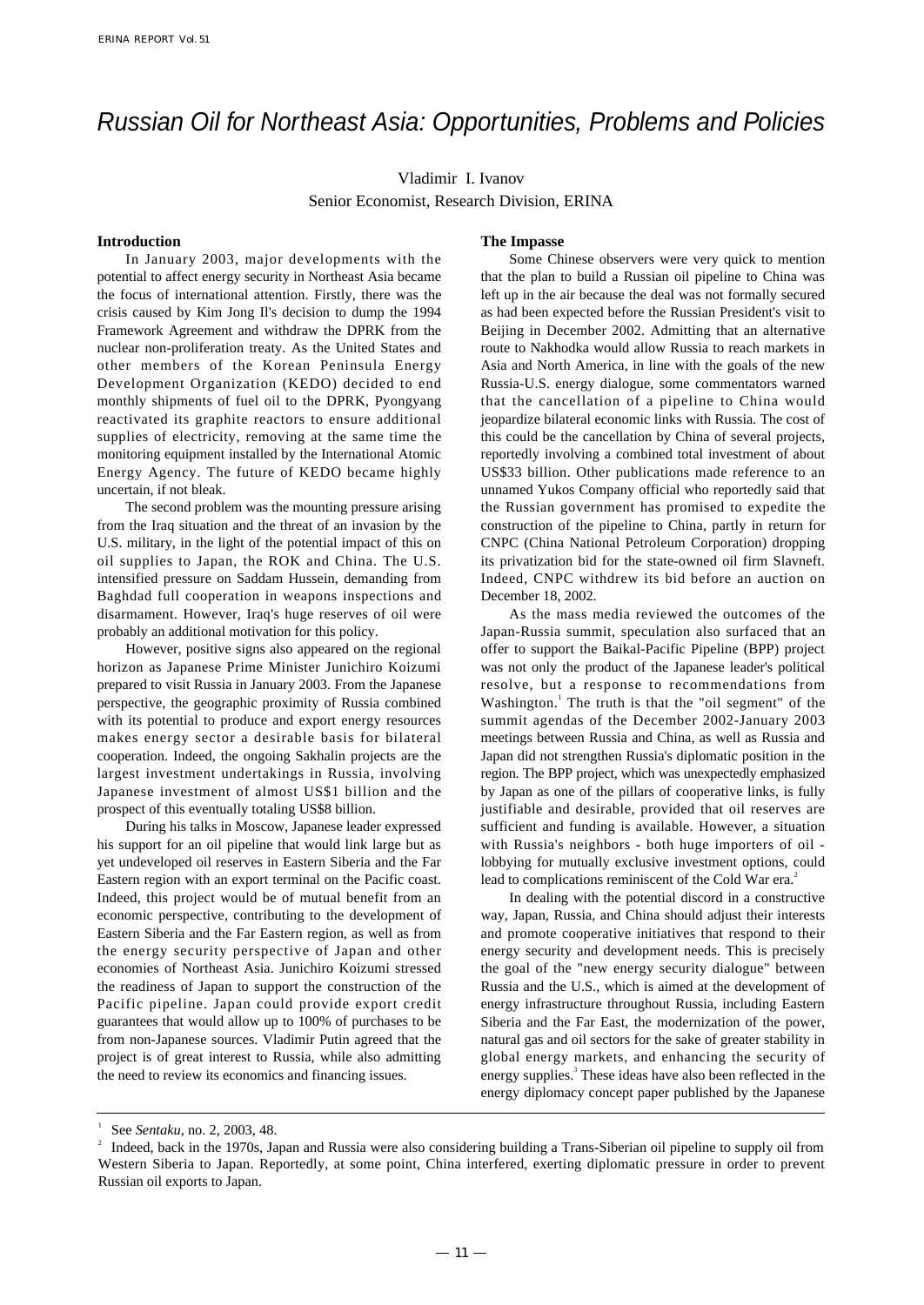Ministry of Foreign Affairs in November 2002.<sup>4</sup> While emphasizing efforts to develop an energy security regime in Asia, the concept advances the idea of interdependence and cooperation in the energy sector. China and Russia have also endorsed cross-border energy cooperation, as reflected in their Joint Statement signed in Beijing in December 2002.<sup>5</sup>

"Considering the great importance of bilateral energy cooperation, the two heads of state guarantee that the China-Russia crude oil and natural gas pipeline cooperation projects, on which agreements have been reached, will be implemented according to schedule. They also agree to coordinate the implementation of energy projects with promising prospects, which are vital to safeguarding a longterm and stable supply of oil and gas."

All these new policies and inspiring statements are very important for the future of energy cooperation in Northeast Asia. It is therefore crucial that the long-term validity of these strategic intentions is not questioned, in the event that the BPP overshadows the Angarsk-Chita-Daqing pipeline project. This overview is intended to provide some facts, figures and analysis regarding the overall picture of the demand for oil in Northeast Asia and Russia's potential capacity to supply oil to its neighbors.

#### **Transneft and the Pacific Pipeline**

The BPP proposal was by no means new to Vladimir Putin when he met with Jiang Zemin in December 2002, and with Junichiro Koizumi in January 2003. The idea of building a 3,765 km-long pipeline linking Angarsk and Nakhodka originated from Semyon Vainshtock, President of the state-owned Transneft Company, Russia's principal oil transporter.<sup>6</sup> On April 9, 2002, he discussed this project with President Putin and prior to this, Transneft's representatives and the government of Primorskiy Krai signed an agreement concerning the company's intention to build a pipeline to Nakhodka. Later in April, similar agreements were signed with the other provinces involved.<sup>7</sup>

In addition, Presidential Order No. Pr-1315, dated July 17, 2001 and presumably solicited by Vainshtock, authorized Transneft to draft a pre-feasibility study report. As a result, the pipeline's cost was estimated at US\$5.2 billion and its capacity at 1 million barrels per day (Mbd), or 50 million tons (Mt) of crude oil a year. For comparison, the cost of building the Angarsk-Chita-Daqing pipeline of 30 Mt capacity was estimated at US\$2 billion (Russian section). Oil for both pipelines should originate from Western Siberia, Krasnoyarskiy Krai, and Irkutskaya Oblast. Several routing options for the BPP were under review and Angarsk-Kazachinskoe-Tynda-Skovorodino-Khabarovsk-Nakhodka (Perevoznaya Bay) was selected. This route involves the BAM (Baikal-Amur Railway) and the TSR (Trans-Siberian Railway) infrastructure corridors.

In January 2002, the Russian Ministry for Economic Development and Trade approved the proposal and organized a presentation of the project, with the participation of the Energy Ministry and oil companies. Transneft also completed the environmental assessment report.<sup>8</sup> In June 2002, the project was presented at the APEC Investment Forum in Vladivostok and at the Baikal Economic Forum in Irkutsk in September.

Reportedly, a decision to postpone a pipeline to China and evaluate in detail the west-to-east option was discussed during the Security Council meeting on November 27, 2002. According to Sergei Darkin, Governor of Primorskiy Krai, President Putin questioned at the meeting the entire concept of the pipeline infrastructure proposed for Eastern Russia.<sup>9</sup> Apparently, the BPP option has gathered strong support on the part of regional leaders, who favored it from the standpoint of the impact on domestic economics, oil security and access to multiple export markets.

#### **Angarsk-Daqing Pipeline**

On the other hand, China is rapidly turning into a massive net importer of oil and related products. Therefore, it is only natural that Beijing is keenly interested in an oil pipeline from Eastern Siberia to Daqing, as a way of maintaining employment and ensuring the continued use of its existing infrastructure in this strategically important region. Development in Daqing carried out with the assistance of Japan accounts for about 1.0 Mbd of crude oil production, providing about 30% of China's total oil output,

<sup>3</sup> Joint Statement by President Vladimir Putin and President George Bush on a New Russia-U.S. Energy Dialogue, Russia-United States Summit Meeting, Moscow-St. Petersburg, May 24-26, 2002, see http://www.kremlin.ru/summit8/s8\_doc4ru.html 4 In summary, this document, entitled Strategy and Approaches of Japan's Energy Diplomacy, includes the following major points: (1) emergency response measures, (2) friendly multi-layered relations and bilateral and multilateral dialogues with Middle Eastern and other energy-producing countries, as well as countries along international shipping lanes, (3) diversification of energy carriers and energy supply sources, (4) energy saving and development of alternative energy sources, including promoting renewable energy in developing countries, (5) efforts to develop an energy security regime in Asia, advancing the concept of interdependence in the energy sector and promoting cooperation, and (6) response to environmental issues by simultaneous achievement of the "three Es" (economic growth, energy security and environmental protection). 5 Joint Statement by the Chinese President Jiang Zemin and the Russian President Vladimir Putin, December 4, 2002.

In addition, on August 23, 2002, after the Seventh Regular Meeting of the two countries' prime ministers, the Chinese Premier Zhu Rongji and the Russian Prime Minister Mikhail Kasyanov signed a Joint Communique, which contained the following reference to energy cooperation:

<sup>&</sup>quot;To lose no time in implementing the Sino-Russian oil pipeline project, the two sides agreed that state-level administrative departments in charge should expedite the ratification of the project so that it could be advanced to the initial planning phase according to the General Feasibility Agreement. The two sides promised to create favorable conditions for the implementation of the project."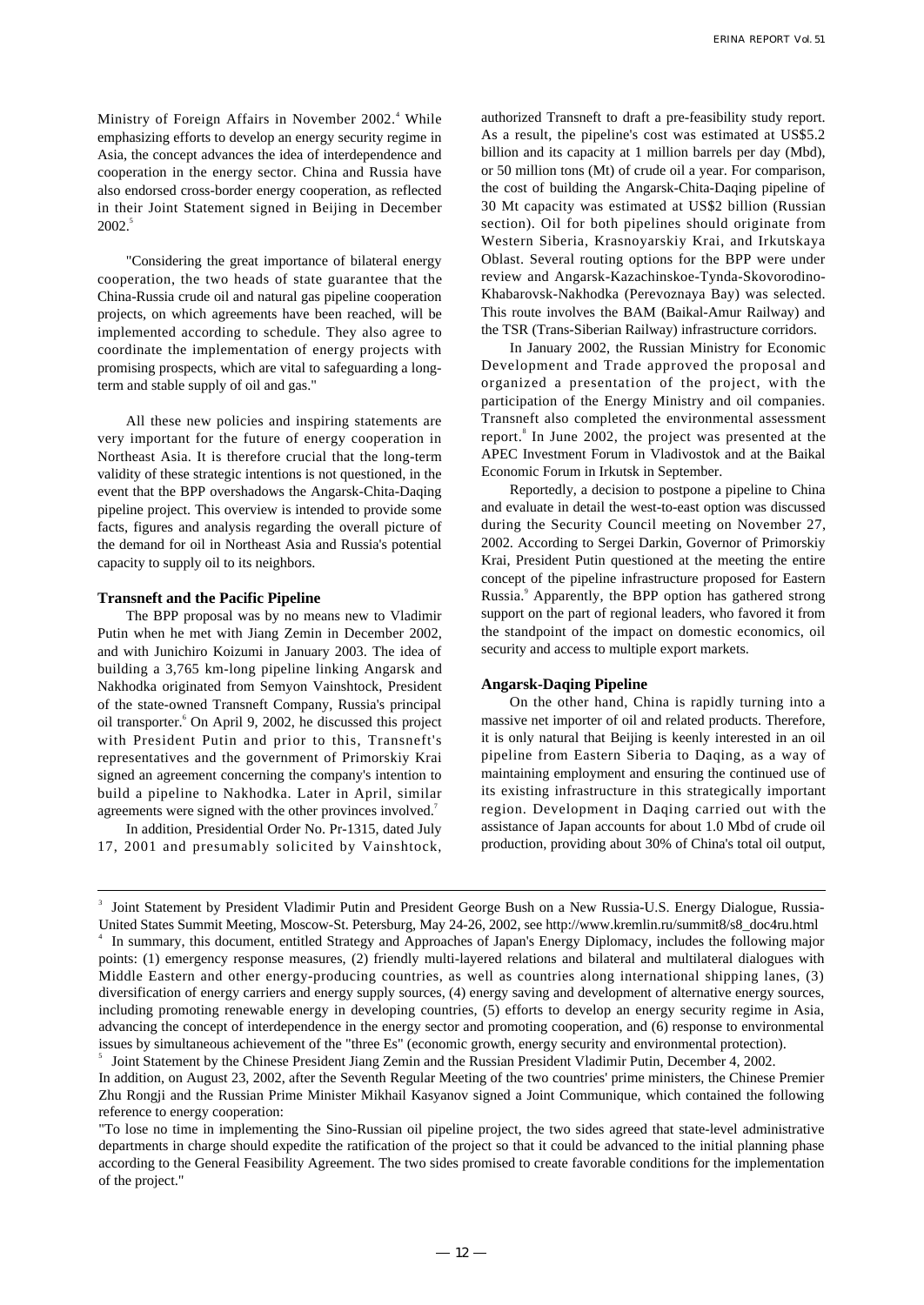but capacity is expected to decline.

An oil pipeline from Russia has been in the planning process about a year longer than the BPP. Initially, Yukos and Transneft jointly backed this project and allocated US\$30 million for the feasibility assessment. However, Yukos was the main promoter of the project, which was close to being officially endorsed, on condition that all technical and financial details were finalized. The plan was to begin construction in 2003. Yukos was also acting as a prime potential supplier of oil from the Tomsk and Khanty-Mansiysk areas of Siberia, and was prepared to sustain the proposed export volumes alone.<sup>10</sup>

The distance to be covered by the pipeline is 2,247 km, of which 1,452 km crosses Russian territory (paid by Yukos and operated by Transneft), with the remaining portion on China's territory and owned and operated by CNPC. The pipeline is to traverse the territories of Irkutskaya Oblast, Buriatia and Chitinskaya Oblast, which were expected to benefit from this project economically (Table 1).

| Table 1. Angarsk-Daqing Pipeline: An Economic Impact Assessment |  |  |
|-----------------------------------------------------------------|--|--|

|                    |          |                                   |                                  |                             | (US\$ million, persons) |
|--------------------|----------|-----------------------------------|----------------------------------|-----------------------------|-------------------------|
|                    | Pipeline | Capital<br>Length, km Investments | <b>Budget</b><br><b>Revenues</b> | <b>Construction</b><br>Jobs | <b>Service</b><br>Jobs  |
| Irkutskaya Oblast  | 108.0    | 114.0                             | 85.0                             | 620                         | 775                     |
| <b>Buriatia</b>    | 552.3    | 554.0                             | 320.0                            | 1.120                       | 453                     |
| Chitinskaya Oblast | 792.1    | 453.0                             | 427.5                            | 1.415                       | 462                     |
| Total              | 1.452.4  | 1.121.0                           | 832.5                            | 3.155                       | 1,690                   |

*Source:* Yukos

Mikhail Khodorkovskiy, Chairman of the Board and CEO of Yukos was the key player on the Russian side. In March 2000, his project was discussed during the second session of the Russia-China Subcommittee on Energy Cooperation, part of the standing commission in charge of preparing for bilateral meetings of the heads of the respective governments. Shortly before that, he visited Beijing (November-December 1999) to sign agreements with CNPC to supply 0.5 Mt of oil by rail in 2000 and state-owned Sinopec (China Petrochemical Corporation)<sup>11</sup> to supply 1 Mt of oil. In January 2000, Khodorkovskiy visited Mongolia to discuss transit shipments of oil to China. In July 2000, he visited Beijing again, this time as a member of the official delegation led by President Putin.

In July 2001, during a summit in Moscow, the Russian Ministry of Energy, Transneft and Yukos signed an agreement with the SDPC (State Development Planning Commission of China) and CNPC, regarding a feasibility study. In September 2001, when the Chinese Prime Minister visited Russia, a general agreement on the evaluation of the project was signed by the heads of the delegations, stipulating that by July 2002, the respective sides would determine the investment requirements, negotiate tariffs, and confirm the legal aspects of their cooperation. It was also agreed that China and Russia would adjust their construction blueprints by July 2003. In July 2002, CNPC proposed opening a credit line for Yukos to finance the construction of the Russian section of the pipeline and offered a guarantee to off take 30 Mt of crude for two decades, starting from 2010. China also agreed to increase oil purchases from Yukos by rail by 0.5 Mt a year, up to 3 Mt in 2005.

It seems that for the greater part of this period, China managed to develop two parallel negotiating channels with Russia, including, in addition to Yukos, the Russian federal ministries, apparently extracting benefits from this multiple setting. Coordination of the bilateral energy dialogue was the responsibility of the Energy Ministry. The opponents, who backed the BPP option, including Transneft and Ministry of Economic Development and Trade, were left on the sidelines. On the other hand, the Ministry of Foreign Affairs was actively participating in the process, including implicit references to the Yukos project made on various occasions, including those made by the minister. $12 \text{ In}$ addition, a number of documents were issued at various stages at the federal level in support of the project.<sup>13</sup>

#### **China vs. Pacific vs. Atlantic**

Initially, Yukos proposed the building of a pipeline via Mongolia. However, Beijing resisted this option, in order to avoid transit charges. Negotiations on the route and oil pricing continued and in one of his interviews, Mikhail

In 2002, Transneft increased the intake of crude from oil producers to 376 Mt, 10% more than in 2001. Exports amounted to 188.5 Mt of crude oil, up by 9%. Deliveries to Russian oil refineries increased by 10%, reaching 186.9 Mt. Total turnover has increased by over 10%, amounting to 852.9 billion ton-km. Transneft's network incorporates 48,610 km of long-distance pipelines with diameters ranging from 420 mm to 1,220 mm, 336 oil pumping stations, and 849 storage reservoirs with a capacity of 13.24 million cubic meters. In 2002, Transneft transported 93% of the oil produced in Russia.

<sup>7</sup> The estimated cost of the project is US\$5.2 billion, including a deep-water port and an oil terminal with a stockpiling capacity of 4 million cubic meters. The pipeline, with a diameter of 1,220 mm, will be equipped with 26 pumping stations. A feasibility study is scheduled to be completed in 2004, while a pipeline could be commissioned in 2007. Oil for this pipeline will be shipped from Western Siberia, as well as new projects in Krasnoyarskiy Krai, Irkutskaya Oblast and Yakutia.

<sup>8</sup> "On Nature Conservation" # 7-FZ, Article 3, 11, 32, 33, 46 of January 10, 2002, Federal law "On Ecological Expertise" # 174-FZ, Article 12, 14, 27 of November 23, 1995, Order of the State Committee of the Russian Federation for Nature Conservation "On Endorsement of Provisions for Estimating the Impact of Planned Economic or Other Activities on the Natural Environment in the Russian Federation" # 372, Article 3, 4 of May 16, 2002.

<sup>9</sup> Svetlana Babaeva, Oleg Zhunusov and Maria Ignatova, "An Alternative Route for Oil", *Izvestia*, December 9, 2002, http://www.izvestia.ru/economic/article27560

<sup>10</sup> YUKOS - the second largest oil producer in Russia - is actively developing and exploring access to Northeast Asia, China in particular. While Russia's oil reserves amount to more than 350 billion barrels, YUKOS has 11 billion barrels in reserve, producing 1.1 Mbd and refining 0.6 Mbd.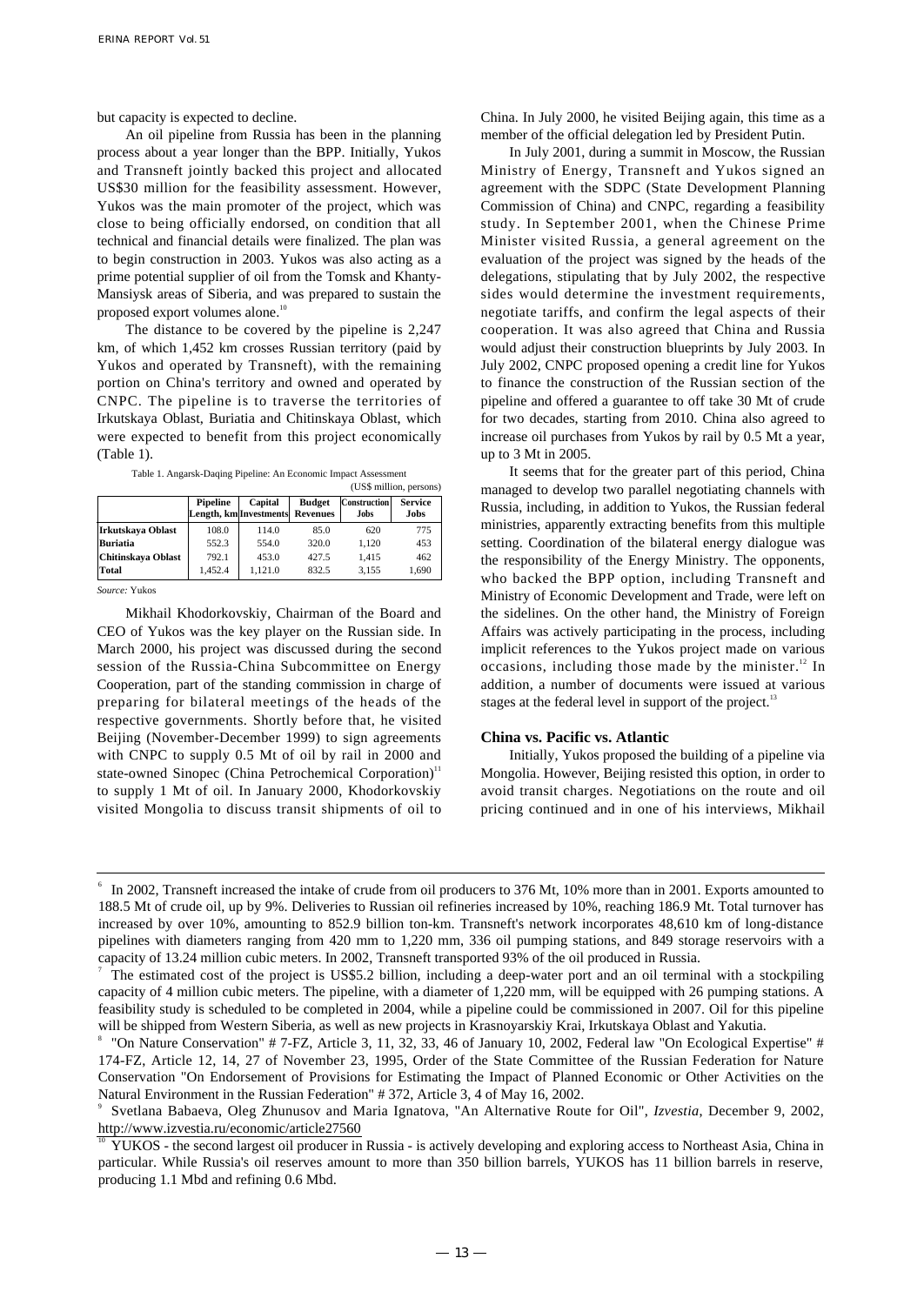Khodorkovskiy compared the bureaucratic practices of his negotiating partners with those of the Soviet era, suggesting that the BPP could be an alternative, if the Angarsk-Daqing project were delayed.

In the meantime, a domestic debate was unfolding concerning the advantages of the BPP, with a growing number of experts favoring this option. Some participants in the discussion proposed to evaluate not only the profitability of the project, but its role in regional development and from the standpoint of geopolitical interests. Others recollected that Yukos had experienced numerous difficulties and uncertainties in negotiating with Beijing. In addition, the idea was aired that building an oil pipeline to Nakhodka along with a gas pipeline in the same corridor would reduce the costs of both projects. According to Transneft's top management, Russia's economic security would be far better protected by the BPP because it accesses more than one destination, $14$  serving domestic oil transportation needs along the way. On the other hand, Transneft did not rule out the possibility of constructing both pipelines, but indicated that it would operate the Russian part of the Angarsk-Daqing system.

It is hard to tell whether the assertive position of Transneft regarding the issue of controlling all exportoriented pipelines in Russia persuaded Yukos, Lukoil, Sibneft and TNK (Tyumen Oil Company) to propose a mega-pipeline from Western Siberia to Murmansk (3,600 km if an inland route were selected, or about 2,500 km if it were a mixed inland-sea route) to transport about 60 Mt of oil, mostly for exports to Western Europe and North America. The budget revenue from the project was estimated at US\$9.2 billion with 6,000 new construction jobs and about 2,000 servicing jobs being created.

The government, however, responded that there would be neither a privately owned pipeline to Murmansk, nor any other non-state pipeline projects in Russia. According to Mikhail Kasyanov, the oil majors' participation in funding new pipeline projects will be taken into account by means of reduced transportation tariffs. Moreover, Transneft indicated that, after completion of the second phase, the capacity of the state-owned BTS (Baltic Trunk Pipeline System), would support oil exports to North America.

What all these developments demonstrate is the highly competitive nature of relationships among various interest groups in Russia, including state-owned companies, privatized oil majors, federal government and its branches, regional authorities, and the administration of the President. Worse, the rules of this game remained fluid for years, inspiring the private sector to lobby for its interests. In the absence of state coordination and clearly defined long-term development plans for Eastern Russia, including the role of natural gas and oil delivery infrastructure in long-term regional planning, federal agencies opted to follow proposals originating from private companies. These tactics provided only a fragile foundation for the Yukos pipeline when it came to impartial evaluation and alternative proposals.

#### **Russian Oil and Regional Markets**

Russia is the world's third largest producer of oil and the second largest exporter of crude oil. Experts in Russia estimate proven oil reserves to be 130 billion barrels, or 10% of the world total. Without the Middle East, largely closed to foreign private investors, these reserves account for about a quarter of the world's proven oil reserves. According to Mikhail Khodorkovskiy, the West tends to agree that Russia's oil reserves are significantly larger than was previously thought. According to the World Energy Council (1998), proven reserves were estimated at 46.5 billion barrels. However, during the 1990s, the international audit of four oil majors, including Yukos, Lukoil, Surgutneftegaz and TNK (excluding Onaco) raised their combined reserves to 40.2 billion barrels.

In 2001-2002, three Russian oil majors were among the world leading oil companies in increasing production: Sibneft (20%), Yukos (17%) and Rosneft (11%). In 2001, the 0.5 Mbd increase in oil output in Russia required about US\$8,000 capital costs for per barrel per day capacity. This is less than half of the amount quoted in international estimates. Russia is now seen as the most dynamic player among the world's crude oil suppliers. In 2002, oil output reached 380 Mt (7.59 Mbd), with Sibneft expanding production by 31%, Yukos by 20%, Surgutneftegaz by almost 12%, and TNK by 9%, accounting for 74% of the national increase in oil output (Table 2).

|                |      |            |      |                        | (Mbd, %) |  |
|----------------|------|------------|------|------------------------|----------|--|
|                |      | Oil Output |      | <b>Non-CIS Exports</b> |          |  |
|                | 2001 | 2002       | 2001 | 2002                   | 2002     |  |
| Lukoil         | 1.49 | 1.51       | 0.46 | 0.52                   | 34.2     |  |
| Yukos          | 1.16 | 1.40       | 0.49 | 0.51                   | 36.7     |  |
| Surgutneftegaz | 0.88 | 0.98       | 0.32 | 0.35                   | 35.5     |  |
| <b>TNK</b>     | 0.69 | 0.75       | 0.29 | 0.30                   | 39.3     |  |
| <b>Sibneft</b> | 0.41 | 0.54       | 0.15 | 0.21                   | 38.9     |  |
| <b>Tatneft</b> | 0.49 | 0.49       | 0.18 | 0.16                   | 32.6     |  |
| <b>Russia</b>  | 6.96 | 7.59       | 2.57 | 2.66                   | 35.0     |  |

Table 2. Oil Output and Non-CIS Exports by Transneft, 2001-2002

*Source:* Ministry of Energy

<sup>12</sup> People's Daily Online, Huang Ying, *People's Daily*, June 14, 2002.

<sup>&</sup>lt;sup>11</sup> China has reorganized its state-owned oil and gas assets into two vertically-integrated, regionally focused firms. CNPC and the China Petrochemical Corporation (Sinopec) were ordered to carry out an asset swap that transferred some exploration and production assets to Sinopec and some refining and distribution assets to CNPC. In addition, CNPC siphoned off most of its high quality assets to its subsidiary PetroChina. The China National Offshore Oil Corporation (CNOOC) handles offshore exploration and production, and accounts for more than 10% of domestic crude output. These companies have successfully carried out initial public offerings (IPOs) of stock, bringing in billions of dollars in foreign capital, including about US\$2 billion of stock sold to ExxonMobil, BP, and Shell.

<sup>&</sup>lt;sup>13</sup> The instructions originating from the Federal Government of the Russian Federation were dated 22 January 1999, No. 8048 and 03 September 1999, No. 1367- . In addition, government orders were issued on 10 March 1999, No. M- 2-07669, 27 October 1999, No. HA- 2-35698, 29 November 1999, No. B - 2-8924, and 10 January 2000, No. HA- 2-00286.

<sup>&</sup>lt;sup>14</sup> In a similar context, the Baltiysk Pipeline System (BTS) has been built with oil export terminal facilities in Primorsk, near St. Petersburg, in order to have an alternative route to the southern export route via Novorossiysk.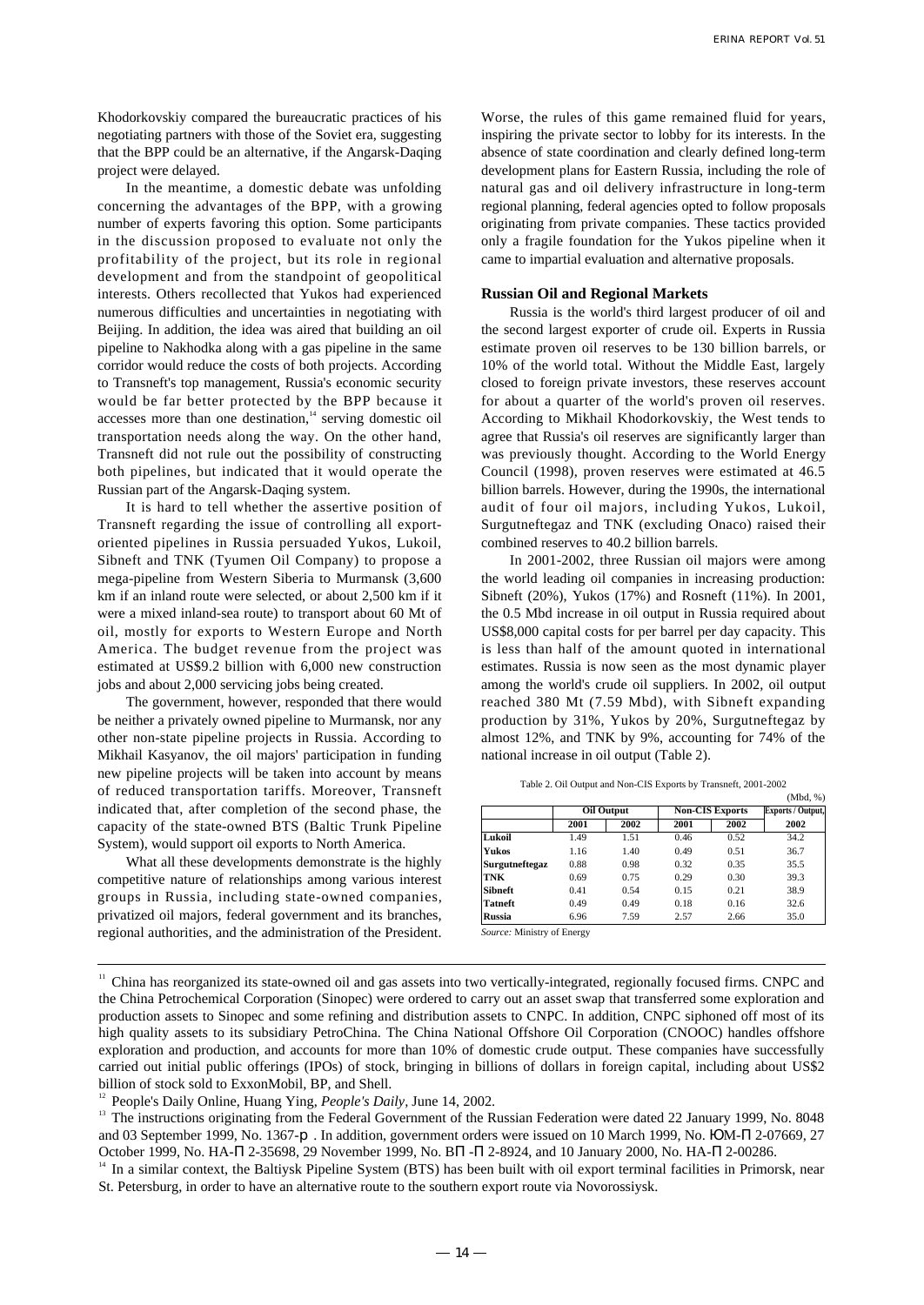Russia's non-CIS (Commonwealth of Independent States) exports of oil through the Transneft system rose by over 3% to 133 Mt (2.66 Mbd), accounting for 35% of the total oil output. On the other hand, oil exports to CIS markets surged 77% to 32 Mt. In general, oil exports to all destinations grew 20%, reaching 189 Mt (3.78 Mbd), accounting for most of the additional output exported. In 2003, Russia is expected to produce more than 400 Mt (8 Mbd), also exporting the bulk of the additional output.

The main source of uncertainty, however, is the inadequacy of the country's current oil export infrastructure. According to oil majors, the delivery capacity shortage under the control of Transneft reached 50 Mt and this shortfall could expand further. In this context, the BPP project could contribute to the expansion in transportation capacity to a greater extent than the Angarsk-Chita-Daqing pipeline.

The strategic value of the BPP for Japan and other economies of Northeast Asia is obvious. Japan is the world's second largest importer of oil after the United States, with daily imports of about 5.6 Mbd (227 Mt a year). It is followed by the ROK, the fourth largest oil importer (2 Mbd, 102 Mt), China (1.4 Mbd, 70 Mt) and Taiwan (0.8 Mbd, 40 Mt), which are the ninth and tenth largest importers of oil. In 2000, China also imported 18 Mt of oil products, while Japan imported 45 Mt of oil products.<sup>15</sup> China is eventually expected to surpass Japan, consuming about 10 Mbd (500 Mt) of oil and oil products by 2020. The combined import of crude oil on the part of Japan, the ROK and China, including Taiwan and Hong Kong, may reach 550-600 Mt by 2010, exceeding 870 Mt by 2020 (Table 3).

Table 3. Oil Production and Consumption, 1999-2020

|                  |       |            |       |                    |          |          |          | (Mt)          |
|------------------|-------|------------|-------|--------------------|----------|----------|----------|---------------|
|                  |       | Production |       | <b>Consumption</b> |          | Imports  |          | Dependency, % |
|                  | 1999  | 2020       | 1999  | 2020               | 1999     | 2020     | 1999     | 2020          |
| China            | 159.9 | 151.9      | 204.3 | 497.5              | 44.4     | 345.4    | 21.7     | 69.5          |
| <b>Hong Kong</b> | 0     | 0          | 11.2  | 23.9               | 11.2     | 23.9     | 100.0    | 100.0         |
| <b>Taiwan</b>    | 0.4   | $\theta$   | 38.2  | 51.1               | 38.2     | 51.1     | 99.9     | 100.0         |
| Japan            | 0.7   | $\Omega$   | 266.4 | 288.4              | 265.7    | 288.4    | 100.0    | 100.0         |
| <b>ROK</b>       | 0.4   | 0.4        | 99.9  | 163.0              | 99.5     | 162.6    | 99.6     | 99.7          |
| <b>Russia</b>    | 304.9 | 377.7      | 127.3 | 197.8              | $-177.6$ | $-179.9$ | $-139.5$ | $-91.0$       |
|                  |       |            | - -   |                    | .        |          |          |               |

*Source: APEC Energy Demand and Supply Outlook 2002* (Tokyo: APERC, 2002), 56.

The demand projections, however, differ. Estimates provided by the U.S. Energy Information Administration contrast with those provided by APERC (Asia-Pacific Energy Research Center), particularly for China and Japan (Table 4). Oil demand in East and South Asia, including India and  $ASEAN$ ,<sup>16</sup> is projected to grow rapidly from 15 Mbd in 2000 to 27 Mbd in 2020, including an increase from 11 Mbd to about 20 Mbd of oil cargo that will pass through the Malacca Strait. The main source of this demand is the expansion in the transportation sector, particularly in China, with a projected annual increase in fuel consumption of 5.7% compared with a 4% average increase in transportation sector demand in the APEC region.

Table 4. Oil Demand and Imports, 2000-2020

|                    |      | Demand, 2001 |       | <b>Demand</b> , 2020 |     | Imports, 2020 |
|--------------------|------|--------------|-------|----------------------|-----|---------------|
|                    | Mbd  | Mt           | Mbd   | Mt                   | Mbd | Mt            |
| Japan              | 5.6  | 280          | 6.4   | 320                  | 6.4 | 320           |
| China              | 4.3  | 215          | 10.5  | 525                  | 7.5 | 375           |
| <b>ROK</b>         | 2.1  | 105          | 3.0   | 150                  | 3.0 | 150           |
| Taiwan             | 0.8  | 40           | 1.0   | 50                   | 1.0 | 50            |
| India              | 1.8  | 90           | 4.9   | 245                  | 4.0 | 200           |
| <b>World Total</b> | 74.9 | 3.745        | 118.6 | 5.930                | ۰   | ۰             |

*Source:* Energy Information Administration, http://www.eia.doe.gov/oiaf/ieo/oil.html

Currently, 60% of China's oil imports originates from the Middle East, while this dependence ratio for Japan and the ROK exceeds 88% and 79% correspondingly. The oil dependence of the APEC economies on imported oil is projected to increase from the current 36% to 54% in 2020. In East Asia, the share of oil imports in oil consumption will rise to 72%. In Northeast Asia, dependence on imported oil is expected to exceed 90%, with China becoming the third largest oil importer in the world, following only the United States and the European Union.

It is expected that with the development of new oil fields in Eastern Siberia and the Far Eastern region, including Sakhalin, oil exports from Eastern Russia could be a significant factor in regional oil balances. The greater part of Russia's export capacity will depend on the planned oil pipeline projects, including Angarsk-Chita-Daqing pipeline and the BPP. However, will there be sufficient reserves of oil to be delivered by the proposed pipelines?

The revised long-term assessments contained in the latest, but still intermediary version of the Energy Strategy of the Russian Federation 2020 indicate that in 2020, oil output will amount to 415 Mt. The good news is that this is 55 Mt higher than the initial target of 360 Mt, which was cited in the 2000 draft of the program. Nevertheless, these estimates are significantly lower than current forecasts. For example, the government has suggested that oil output in 2005 will reach 415-420 Mt, while the oil majors insist that Russia will be able to produce 450 Mt of oil by around 2010 and beyond. These startling differences lead to rather skeptical forecasts by national and international organizations, giving rise to nothing but confusion.

#### **A Need for Exploration and Development ...**

According to evaluations by the Siberian Branch of the Russian Academy of Sciences, the proven reserves of oil in Eastern Siberia do not seem sufficient to justify a longdistance, high-capacity oil pipeline on the scale of the BPP. On the other hand, specialists admit that without such a pipeline it will be impossible to provide these known reserves with an infrastructure that supports their commercialization, let alone the investment required for further exploration. An alternative approach that the concept of the BPP seems to pursue is to stimulate the

<sup>&</sup>lt;sup>15</sup> BP Statistical Review of World Energy, June 2001, pp. 6, 9 and 19.

<sup>&</sup>lt;sup>16</sup> In the wider Pacific Asia region, only China, Indonesia and Malaysia produce oil in significant quantities. In 2000, their combined oil output was 266 Mt, including 162 Mt of crude oil extracted in China, 68 Mt in Indonesia and 36 Mt in Malaysia. Oil extraction is forecast to remain more-or-less at current levels in Indonesia and Malaysia, while declining in China, so the output of all three oil-producing economies would level at 280 Mt a year by 2010 and most probably decline thereafter.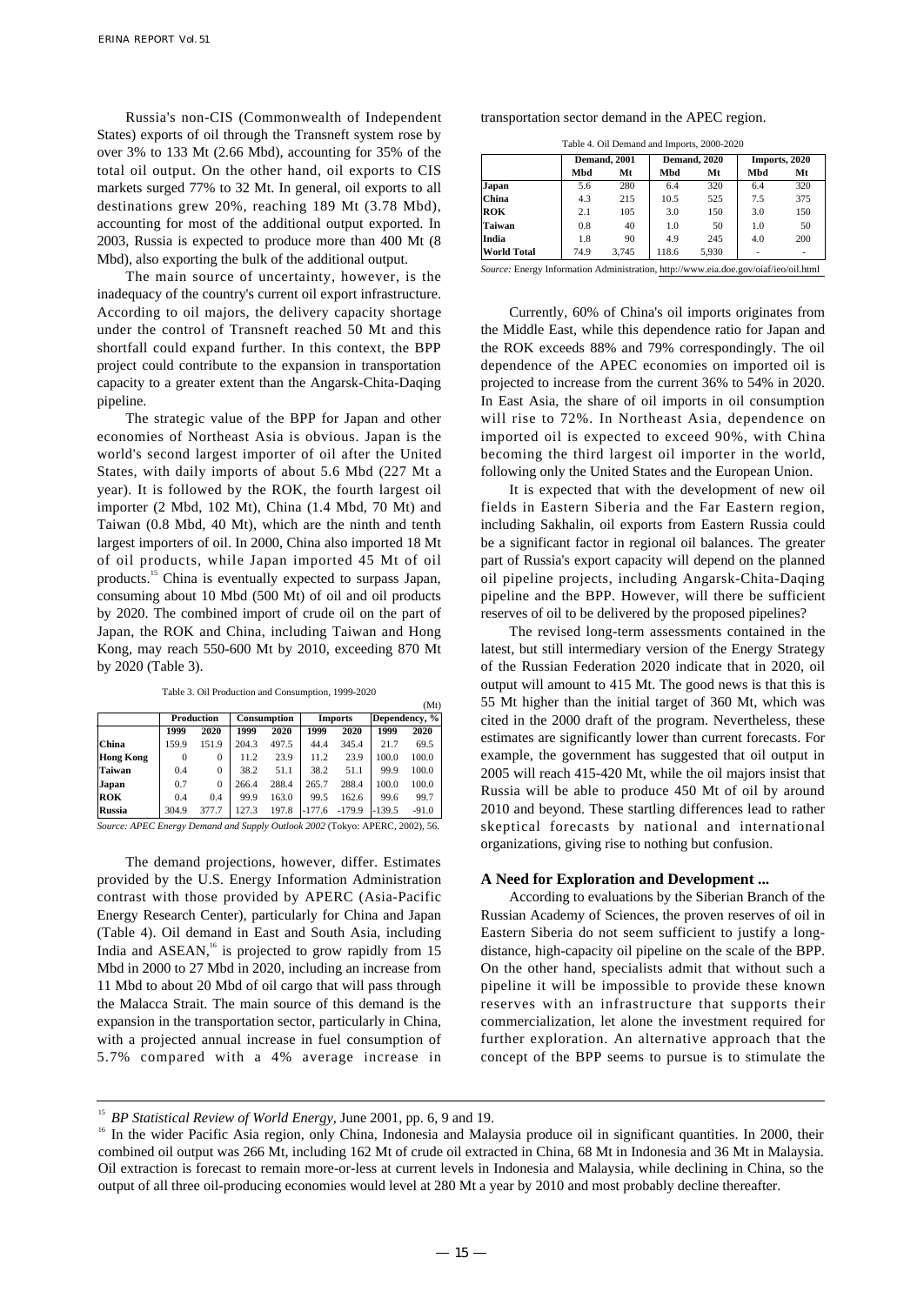exploration, development and production of local oil in Eastern Siberia and the Far Eastern region by relying on supplementary oil shipments from Western Siberia. In other words, oil resources that do not justify a pipeline in their own right could be developed, if supported by connections to the BPP.

By 2010, the oil fields of the Siberian Platform, with its 1,300 Mt of its proven oil reserves, could produce about 30 Mt, including, according to Yukos, 13 Mt at the Yurubcheno-Tokhomskoye field in Krasnoyarskiy Krai and about 10 Mt at the Verkhne-Chonskoye field in Irkutskaya Oblast. The development of these and other fields will require billions of dollars in investment, not to mention a considerable period of time. In addition, 10 Mt of crude oil can be produced in Yakutia (Table 5).

Table 5. Siberian Platform: Oil Reserves\*

|                        |                   | (Mt)           |
|------------------------|-------------------|----------------|
|                        | $A+B+C_1$         | C <sub>2</sub> |
|                        | Krasnoyarsk Krai  |                |
| Yurubcheno-Tokhomskove | 58.4              | 301.1          |
| Sobinskove             | 3.0               | 8.2            |
|                        | Irkutskava Oblast |                |
| Verkhne-Chonskove      | 159.5             | 42.1           |
|                        | <b>Yakutia</b>    |                |
| Talakanskoye           | 106.1             | 18.1           |
| Chayandinskoye         | 9.9               | 23.1           |
| Srednebotuobinskove    | 54.4              | 11.9           |
| <b>Total</b>           | 391.3             | 404.5          |

Source: Energy Systems Institute, Irkutsk

\* Russia employs its own methodology to measure reserves. One can roughly equate A+B+C1 with the "proven and probable reserves" classification used internationally, while C2 can be assumed to designate "possible reserves", although there are certain mismatches.

Moreover, the exploration of the Yurubcheno-Tokhomskaya zone (UTZ) was discontinued in 1991 but was resumed a decade later by Yukos. Less than 10% of the entire area of about  $10,000 \text{ km}^2$  of oil fields has been explored thus far. The geologists from Yukos responsible for the exploration of the UTZ insist that the oil collectors of the zone are much older that those in Western Siberia, making the combined oil resources of the UTZ larger than those of the whole of Eastern Siberia.

Sakhalin provides an example of how proactive exploratory policies lead to development projects, creating new sources of oil imports. Sakhalin's recoverable offshore reserves of oil are estimated at more than 1.5 billion tons and those of natural gas at 3 trillion cubic meters. These resources are much better explored than those in Eastern Siberia (Table 6).

|  |  |  |  | Table 6. Sakhalin Offshore Oil Reserves |
|--|--|--|--|-----------------------------------------|
|--|--|--|--|-----------------------------------------|

|             |               |              |                      | (Mt)       |
|-------------|---------------|--------------|----------------------|------------|
|             | Sea Depth,    | Recoverable  | <b>First Output,</b> | Production |
|             | <b>Meters</b> | Reserves, Mt | Year                 | Peak, Mt   |
| Sakhalin-1  | $30-50$       | 307          | 2005                 | 8.0        |
| Sakhalin-2  |               | 150          | 1999                 | 8.5        |
| Sakhalin-3  |               |              |                      |            |
| Kirinskiy   | < 300         | $70$ cond.   | 2014                 | ۰          |
| East Odoptu | < 500         | 70           | 2014                 | 6.9        |
| Ayashskiy   | $<$ 500       | 97           | 2014                 | 9.1        |
| Sakhalin-4  | < 30          |              |                      |            |
| Sakhalin-5  | < 140         | 600          | 2010                 | 35.5       |
| Sakhalin-6  | $30-60$       | 300 Mtoe     |                      |            |

*Source:* Rosneft, 2002

In addition, it seems that, compared with the BPP, the Sakhalin projects have a greater capacity to alter the almost complete import dependence of Japan, the ROK and China on Middle Eastern oil. On the other hand, the investment parameters of these projects also reveal their high costs and long implementation time (Table 8).

The most advanced of the projects is Sakhalin 2, to which Shell and its partners have committed \$10 billion of investment. Its total confirmed reserves of oil are estimated at 350 Mt, permitting the extraction of about 8.5 Mt a year. Currently, export shipments of oil from Sakhalin 2 are seasonal due to access being limited during winter. However, after an oil pipeline is built to the south of the island, oil shipments will take place all year round.

|                   | Lable 7. I formed of the Sakhami Frojects |                          |                               |  |  |  |
|-------------------|-------------------------------------------|--------------------------|-------------------------------|--|--|--|
|                   | Sakhalin-1                                | Sakhalin-2               | Sakhalin-3                    |  |  |  |
| <b>History</b>    | 30 June 1995 - PSA                        | 22 June 1994 - PSA       | 1 May 1999 - Kirinskiy Block  |  |  |  |
|                   | signed;10 June                            | signed; 10 June          | PSA approved, 5 August 1999 - |  |  |  |
|                   | 1995 - PSA enacted                        | 1996 - PSA enacted       | commission appointed to       |  |  |  |
|                   |                                           |                          | define terms of development   |  |  |  |
| <b>Fields</b>     | Chaivo (main),                            | Piltun-Astokskoe         | (1) Kirinskiy Block           |  |  |  |
|                   | Arkutun-                                  | (oil), Lunskoe (gas)     | (2) East Odoptu and           |  |  |  |
|                   | Dagi, Odoptu                              |                          | Ayashskiy Block               |  |  |  |
| <b>Reserves</b>   | Oil - 340 Mt;                             | Oil 150 Mt; natural      | $(1)$ Oil 70 Mt; natural gas  |  |  |  |
|                   | Natural ga - 485Bcm                       | gas 642 Bcm              | 730 Bcm                       |  |  |  |
|                   |                                           |                          | (2) Oil 167 Mt; natural gas   |  |  |  |
|                   |                                           |                          | 67 Bcm                        |  |  |  |
| <b>Investors</b>  | Exxon-Mobil (30%),                        | Shell (55%), Mitsui      | (1) Exxon-Mobil (33.35%),     |  |  |  |
|                   | SODECO (30%),                             | $(25%)$ , and            | Chevron-Texaco (33.35%),      |  |  |  |
|                   | Rosneft (8.5%),                           | Mitsubishi               | Rosneft-Sakhalinmorneftegas   |  |  |  |
|                   | Rosneft-                                  | Corporation (20%)        | (33.3%)                       |  |  |  |
|                   | Sakhalinmorneftegas                       |                          | (2) Exxon-Mobil (66.7%),      |  |  |  |
|                   | $(11.5\%)$ , and ONGC                     |                          | Rosneft-Sakhalinmorneftegas   |  |  |  |
|                   | (20%)                                     |                          | (33.3%)                       |  |  |  |
| <b>Operator</b>   | Exxon-Neftegas                            | <b>Sakhalin Energy</b>   | (1) PegaStar Company          |  |  |  |
|                   | Ltd.                                      | Investment Co. Ltd.      | (2) Exxon Neftegas Limited    |  |  |  |
| Total             | $$15$ billion                             | \$10 billion             |                               |  |  |  |
| investment        |                                           |                          |                               |  |  |  |
| <b>Investment</b> | \$670 million.                            | \$2 billion, including   |                               |  |  |  |
| as of January     | including \$170 million                   | \$181 million in         |                               |  |  |  |
| 2002              | in Russia                                 | Russia                   |                               |  |  |  |
| <b>Targeted</b>   | Sakhalin.                                 | Oil - Asia-Pacific       |                               |  |  |  |
| markets           | Khabarovskiy                              | Region; gas - Japan,     |                               |  |  |  |
|                   | Krai, Primorskiy Krai,                    | the ROK, Taiwan,         |                               |  |  |  |
|                   | Northeastern China                        | China                    |                               |  |  |  |
| <b>Delivery</b>   | Oil pipeline, gas                         | LNG, 9.6 Mt / year       |                               |  |  |  |
| mode              | pipeline                                  |                          |                               |  |  |  |
| <b>Supply</b>     | 20 Bcm / year, 20                         | Oil - 8.5 Mt / year, 4.2 |                               |  |  |  |
| volumes.          | years, from 2005                          | Mt recovered in 1999-    |                               |  |  |  |
| readiness         |                                           | 2002; gas - 19 Bcm /     |                               |  |  |  |
|                   |                                           | year, from 2006          |                               |  |  |  |
|                   |                                           |                          |                               |  |  |  |

Table 7. Profiles of the Sakhalin Projects

*Source:* Rosneft, 2002, Administration of Sakhalinskaya Oblast.

Another two projects are incorporated in Sakhalin 3, including the Kirinskiy Block, with an estimated 70 Mt of oil reserves, and the East Odoptu field, which has 97 Mt of oil reserves. Many specific parameters of the Sakhalin 3 project, including investment requirements, have yet to be finalized. Extensive exploratory work is needed and the first output is expected in around 2014. Eventually, Sakhalin 3 is expected to produce twice as much oil as Sakhalin 1 and Sakhalin 2 combined. However, the peak output from all these projects is unlikely to exceed 40-50 Mt a year. In this context, both CNPC and Yukos would contribute only a fraction of the investment package needed for producing and delivering an equivalent amount of oil from the fields offshore from Sakhalin.

#### **... And Proactive Policies**

The economies of Northeast Asia have yet to become active in promoting their own energy security interests and involving Russia in their efforts. These economies are all in the same boat, with growing oil imports and import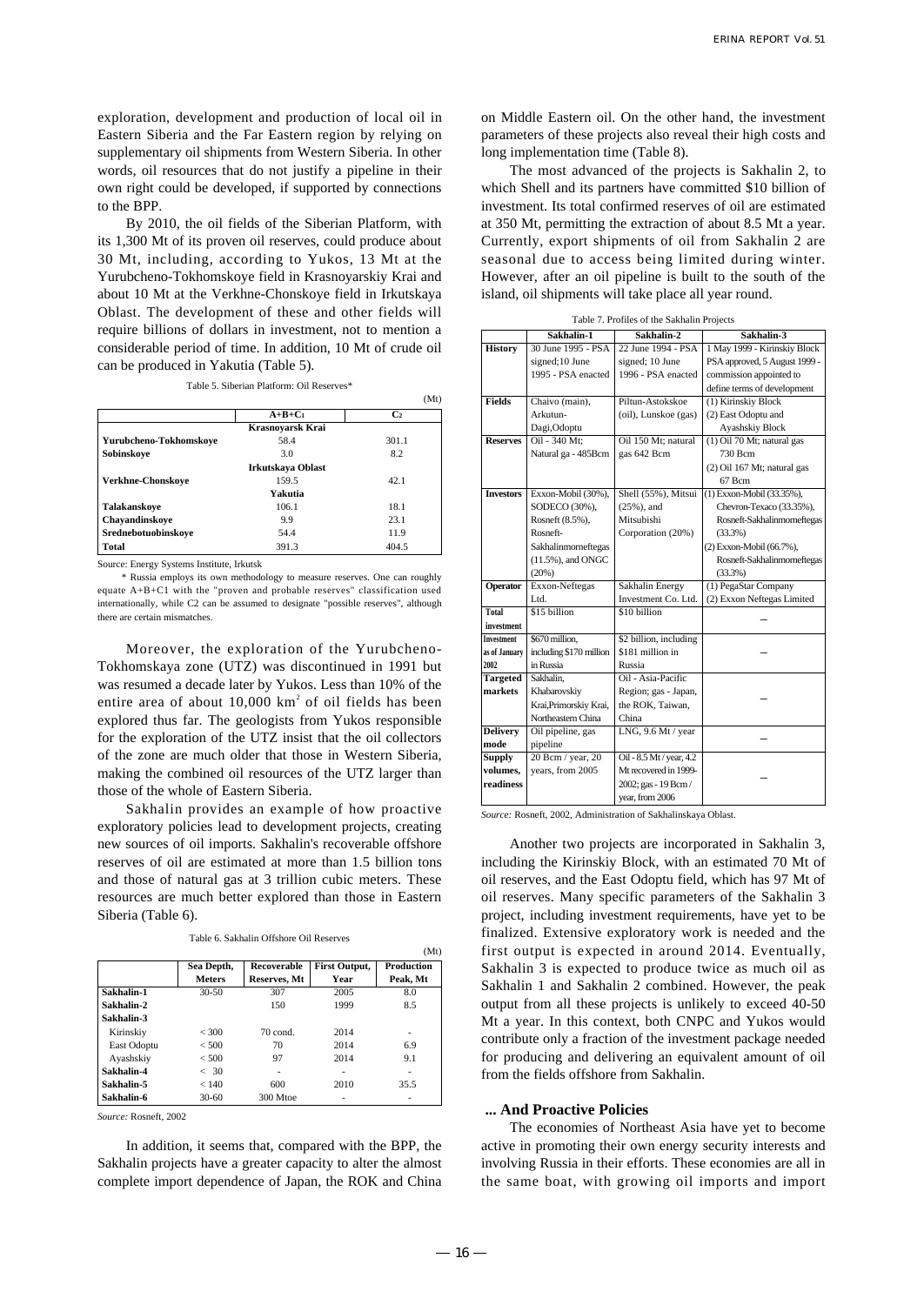dependence on the Middle East, a region suffering from chronic political instability. Currently, about 60% of oil exports from the Middle East are destined for Asia, while European and North American oil markets are supplied from multiple and competing sources. This explains the socalled "Asian premium" - the US\$1-1.5 per barrel extra paid by Asian importers compared with the prices paid by European and North American ones. This adds considerable amounts of money to Far Eastern oil bills. Moreover, this also raises the price of imported LNG.

Promoting energy links with the northern neighbor, however, also requires the mobilization of billions of dollars of investment. The set of policy instruments required to deal with these problems includes a system for strategic oil stocks, and access to overseas oil reserves through exploration and development agreements. As the largest oil importer, Japan has been a pioneer in all these areas, apart from diversification. Oil stockpiling in Japan is carried out in both the private and public sectors. Petroleum stockpiling by private companies began in 1972. In 1983, a national program has been launched for developing public sector stockpiling facilities. In August 2002, state stockpiles of oil amounted to 91 days of domestic consumption, while private stocks stood at 81 days of consumption.

In 1967, the government of Japan established the Japan National Oil Corporation (JNOC) to promote overseas oil exploration. JNOC supported extensive investment programs by providing loan guarantees to Japanese exploration firms. In the mid-1970s, Japan and the consortium of several Japanese companies known as SODECO (the Sakhalin Oil Development Company), in cooperation with Russian partners, pioneered the exploration of the offshore area of Sakhalin. These activities allowed Russia to promote the commercial development of these reserves through production sharing. SODECO, meanwhile, became a stockholder in the Sakhalin 1 project.

The loss of drilling rights by Japan's Arabian Oil Company (AOC) in the Saudi Arabian portion of the Neutral Zone dealt a major blow to Japan's policy of seeking overseas equity in oil projects. In addition, the policy of subsidies for oil exploration created little incentive for Japanese companies to seek high rates of return on investment. All these put JNOC in a difficult position. Sales of some JNOC production assets already have begun, but even if the corporation is shut down, the government is likely to support overseas oil projects. As of today, of the overseas fields developed with the participation of Japanese companies, 4 sites are located in China, 16 in the North Sea, 10 in Africa, 12 in the Middle East, 41 in Southeast Asia and the South Pacific, 7 in Central and South America, and one in Russia. JNOC is also involved in exploration at 4 sites in Russia and 9 in China.

In the ROK, total oil stocks in 2000 stood at 37 days of demand. After KNOC (Korea National Oil Corporation) commissioned the world's largest oil terminal to store 30 Mbbl of oil, the stockpile increased to 51 days of consumption. By 2004, the storage capacity is expected to reach 84 days of consumption. Moreover, in 2000, ROK enterprises participated in 53 ventures in 23 countries, including 19 production projects, 4 development projects and 30 exploration projects. Among the producing fields were those in Yemen, Argentina, Peru, Venezuela and the North Sea.<sup>17</sup>

Oil stockpiling and overseas oil concessions are also on the agenda of the Chinese government, which plans to create its own strategic oil reserves, beginning with 8 Mt and reaching 20 Mt in about 10 years. Furthermore, CNPC has expressed an interest in Russian reserves of oil and investment in upstream oil projects. It holds oil concessions in Kazakhstan, Venezuela, Sudan, Iraq, Iran, Peru, and Azerbaijan. Sinopec has also begun seeking to purchase overseas upstream assets. The Chinese government has listed Central Asia and Russia, the Middle East, North Africa, and South America as "strategic regions" for domestic companies to access. Southeast Asian countries have also become targets because of their proximity. The government is developing finance and taxation policies, including a special support fund to encourage overseas oil exploration.

At present, China controls more than 500 Mt of oil reserves overseas, equivalent to 5% of its projected reserves at home. This is significantly lower than the lifetime delivery capacity of the Angarsk-Chita-Daqing pipeline, which is estimated at 700 Mt. In comparison, CNPC plans to produce overseas 35 Mt of oil by 2005, of which it could obtain only about 18 Mt based on its equity holdings. In 2001, its overseas production reached 21 Mt, with only half of this controlled by the company, amounting to 18% of its total output. In the case of Japan, the ROK and China, one obstacle to their gaining a stake in the Russian oil sector seems to be the complete dependence of their national oil companies on centralized decision-making.

In contrast, BP (British Petroleum) has recently invested as much as US\$6.7 billion in a new venture with TNK, acquiring access to huge reserves of crude oil and natural gas in Russia. The newly created company controls a 62% stake in RUSIA Petroleum, a license holder for the development of the Kovykta gas field.<sup>18</sup> This represents the largest foreign equity investment ever made in Russia. The acquisition means that multinationals are ready to make a commitment to Russian assets, accepting the current tax and legislative environment, without demanding PSA arrangements.

#### **Environmental constraints**

It seems that the best conceivable way out of the Russia-Japan-China "oil pipeline dilemma" could be the combination of both pipeline projects, accompanied by a massive investment in exploration and development. A route proposed by Transneft (Angarsk-Nakhodka) could also serve Daqing. Skovorodino is almost opposite Tahe, which is on the Chinese side of the border, at the northern

<sup>&</sup>lt;sup>17</sup> ROK. Country analysis briefs at http://www.eia.doe.gov/emeu/cabs/skorea.html

<sup>&</sup>lt;sup>18</sup> RUSIA Petroleum is developing the Kovykta gas field in Eastern Siberia, which has reserves of 1,882 Bcm.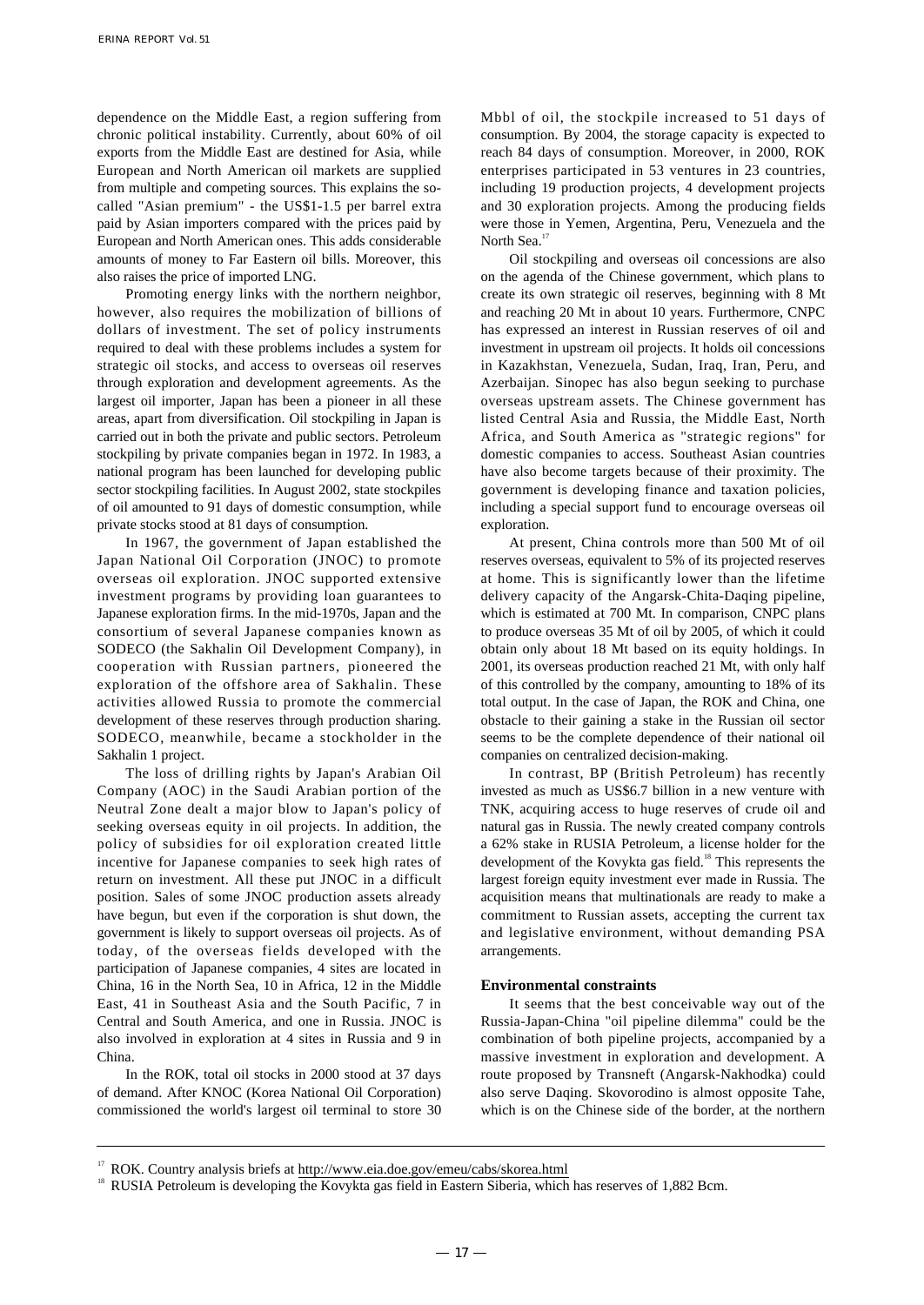tip of Heilongjiang Province. Another option is a border crossing somewhere in the vicinity of Blagoveschensk-Heihe. The most important factor, however, is sufficient oil reserves to justify building and operating this kind of dual system with a capacity of about 80 Mt.

The "northern route" for a pipeline proposed by Transneft could also offer a way out of the environmental deadlock that the current Yukos plan creates, $19$  including three alternative options for routing a pipeline. The proposed eastern route, bypassing part of Buriatia, passes through 39 rivers, streams and channels in Irkutskaya Oblast, including rivers that enter Lake Baikal. This route is as little as 16.5 km away from the lake in some sections. According to the feasibility study, the estimated time that would take an oil spill to reach the lake is between one and two hours. This prompted the authors of the feasibility study to designate the eastern route as the least acceptable.

In Buriatia, the eastern route is also problematic because all the rivers crossed by the pipeline are very fast, including the Snezhnaya River, which would be crossed at a distance of 120 km from the lake. On this route, the estimated time taken for an oil spill to affect the lake is between 5 hours and two days. The eastern route also cuts through four natural preserves in Buriatia.

The central route crosses rivers that are also connected with Lake Baikal via the Selenga River. This option includes 5 river crossings, with the estimated time for an oil spill reaching the lake in one-two days. In Buriatia, this route cuts through the Tunkinskiy National Park, Borgoyskiy Preserve, Altacheiskiy Federal Preserve, and Tunguyskiy Preserve. In the Tunkinskiy National Park, the law prohibits pipelines, electric power grids and trunk roads. The feasibility study, however, proposes that 80 km of the pipeline run through the most protected zone of the park.

Within the boundaries of Irkutskaya Oblast, the western route crosses the drainage basins of both the Angara River (21 crossings) and Lake Baikal (59 crossings), with the time taken for an oil spill to reach the lake in three days. This route also cuts through the Tunkinskiy National Park, but of the 125 km affected by construction, only 14 km would affect the most protected area.

In summary, the eastern route, which is designed to circumvent the Tunkinskiy National Park, creates the risk for Lake Baikal. The two other routes are less troublesome within Irkutskaya Oblast, but run through the Tunkinskiy National Park in Buriatia. It also seems that, even if the federal legislation is amended, the five administrative regions in Buriatia to be transited by a pipeline have identified 39 spots requiring archeological excavation and conservation before construction can take place. Even if fully financed and staffed, such massive research efforts would take at least two or three summers.

In Chitinskaya Oblast, a pipeline is also proposed to be routed through the drainage basins of Lake Baikal and the Amur River, crossing 123 streams, and both small and large rivers. There is also a section of the route that cuts through marshes, requiring a detailed feasibility study to ensure the pipeline's post-construction stability.

#### **Conclusions**

As far as Russia is concerned, the problem of choosing between the Yukos pipeline and the BPP project is the choice between ever-present, legitimate commercial interests and the goals of long-term development and social advancement, which are not easily justifiable on the grounds of profitability alone. As one of the top managers at Yukos has mentioned, China has coordinated the pipeline route to Daqing with its regional development plans, but for his company, the economics of the project were the main priority, rather than the routing options.<sup>20</sup> On the other hand, Mikhail Khodorkovskiy, speaking of the long-term energy strategy for Russia, admitted that central coordination is necessary in planning pipelines and railways, even for privately funded ventures.<sup>2</sup>

As the final touches were added to the draft of this paper, a conference at the Energy Ministry in Moscow was taking place, during which it was proposed to integrate the Angarsk-Daqing and Angarsk-Nakhodka pipelines into a single project. The plan is to lay the Angarsk-Nakhodka pipeline with a branch line running to Daqing. Should the government agree with the proposal, this will be a victory for Russia-China energy cooperation, as well as for the energy partnership between Russia and Japan. We must, however, wait to see exactly which route the Energy Ministry will support.

In a presentation at the SPEC 2003 (Symposium on Pacific Energy Cooperation) organized by the Institute of Energy Economics Japan (IEEJ), Igor Kozin, Director of the Pipeline System Development Department at the Russian Ministry of Energy, provided an outline of a plan to build a high-capacity oil pipeline (90 Mt) from Eastern Siberia to the Nakhodka Port area on the Pacific coast. This plan also envisages building in parallel a high-capacity gas pipeline (about 30 Bcm) connected with the gas pipeline network in Western Siberia.

The proposed Baikal-Pacific pipeline system (BPPS) should follow the BAM (Baikal-Amur Railway) route up to Tynda, where it will turn south, to Skovorodino, to follow the route of the TSR (Trans-Siberian Railway). Skovorodino is very near the border with China and a branch of the BPPS could be extended to Daqing, serving as a substitute for the Angarsk-Daqing pipeline promoted by Yukos and CNPC.

The project's economics look reasonably sound. The cost of building the BPPS, including both oil and gas pipelines laid simultaneously, is estimated at about US\$11-

<sup>&</sup>lt;sup>19</sup> Investment Requirements Assessment for the Russia-China Pipeline, vol. 7, Environmental Impact Assessment from the Construction and Exploitation of the Oil Pipeline, Book 1 <<OBOC>> Non-Technical Resume (Moscow, 2002), available at http://www.yukos.ru/pdf/OBOC.pdf

See interview with Yuriy Beilin, http://www.yukos.ru/119.shtml

<sup>21</sup> See *Kommersant,* May 29, 2002, , http://www.yukos.ru/805..shtml